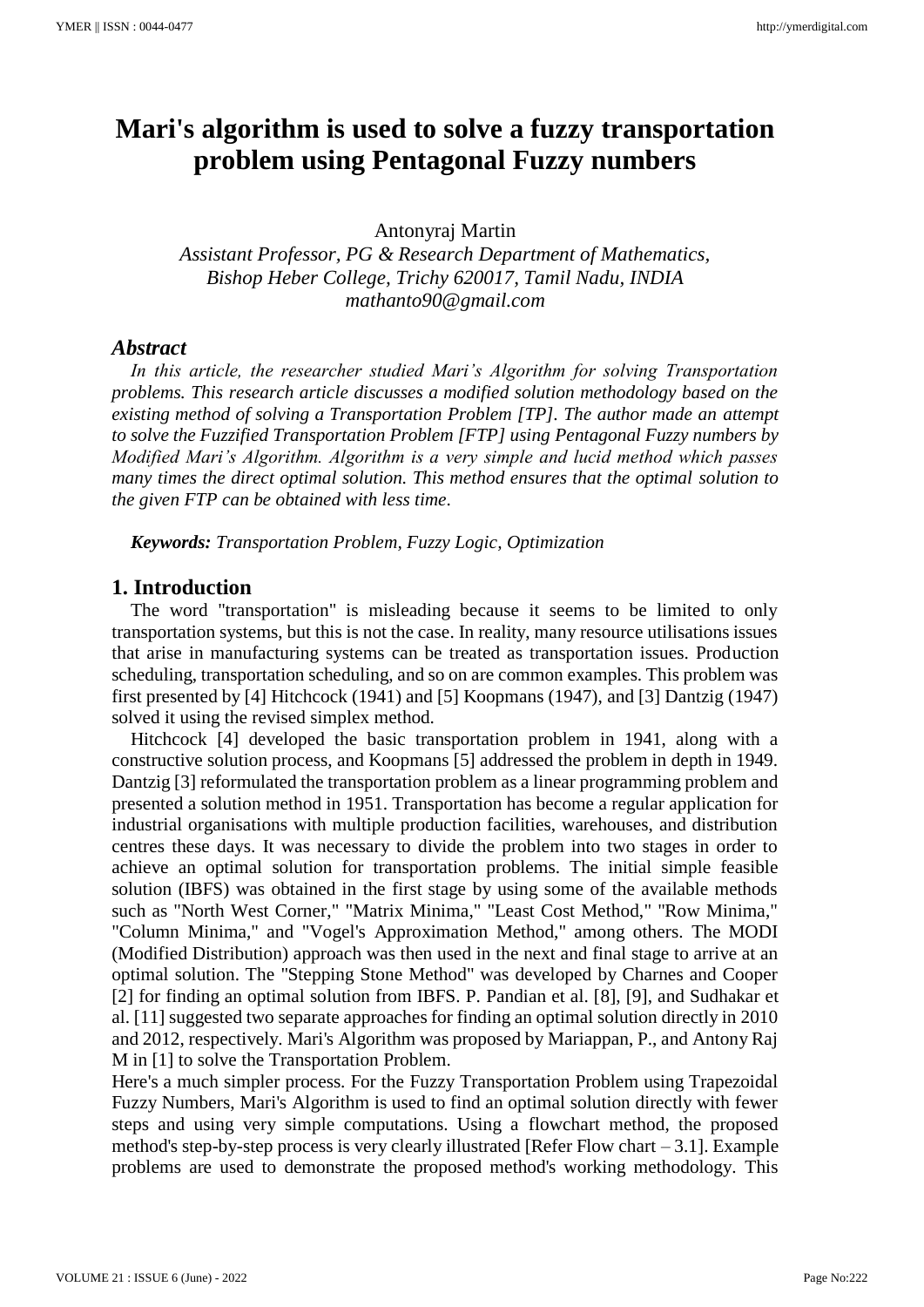approach often yields a direct optimal solution. The significance is that this technique can easily skip the time-consuming MODI iterations.

#### **2. Definition: Pentagonal Fuzzy Number**

A fuzzy number A on R is said to be a pentagonal fuzzy number (PFN) or linear fuzzy number which is named as  $(a_1, a_2, a_3, a_4, a_5)$  if its membership function  $\mu_A(x)$ has the following characteristic

$$
\begin{cases}\n0, if \ x < a_1 \\
u_1\left(\frac{x - a_1}{a_2 - a_1}\right), if \ a_1 \le x \le a_2 \\
1, if \ x = a_3 \\
1 - (1 - u_2)\left(\frac{a_4 - x}{a_4 - a_3}\right), if \ a_3 \le x \le a_4 \\
u_2\left(\frac{a_5 - x}{a_5 - a_4}\right), if \ a_4 \le x \le a_5 \\
0, if \ x > a_5\n\end{cases}
$$



#### **2.1 Arithmetic Operations**

Let  $\overline{A} = (a_1, b_1, c_1, d_1, e_1)$  and  $\overline{B} = (a_2, b_2, c_2, d_2, e_2)$  are two fuzzy numbers where  $a_1 \le b_1 \le c_1 \le d_1 \le e_1$  and  $a_2 \le b_2 \le c_2 \le d_2 \le e_2$ . Then the arithmetic operations are defined as

#### **(i) Addition**

 $\overline{A} + \overline{B} = (a_1 + a_2, b_1 + b_2, c_1 + c_2, d_1 + d_2, e_1 + e_2)$ **(ii) Subtraction**   $\overline{\overline{A}} - \overline{B} = (a_1 - e_2, b_1 - d_2, c_1 - c_2, d_1 - b_2, e_1 - a_2)$ **(iii) Multiplication**   $\bar{A} * \bar{B} = \left(\frac{a_1}{5}\right)$  $\frac{a_1}{5} \mu_\theta, \frac{b_1}{5}$  $\frac{b_1}{5} \mu_\theta, \frac{c_1}{5}$  $\frac{c_1}{5} \mu_\theta, \frac{d_1}{5}$  $\frac{d_1}{5}\mu_\theta, \frac{e_1}{5}$  $\left(\frac{e_1}{5}\mu_\theta\right)$  Where  $\mu_\theta = (a_2 + b_2 + c_2 + d_2 + e_2)$ **(iv) Division**   $\bar{A} \div \bar{B} = \left(\frac{5a_1}{n}\right)$  $\frac{5a_1}{\mu_\theta}$ ,  $\frac{5b_1}{\mu_\theta}$  $\frac{5b_1}{\mu_\theta}$ ,  $\frac{5c_1}{\mu_\theta}$  $\frac{5c_1}{\mu_\theta}$ ,  $\frac{5d_1}{\mu_\theta}$  $\frac{5d_1}{\mu_\theta}$ ,  $\frac{5e_1}{\mu_\theta}$  $\left(\frac{3e_1}{\mu_\theta}\right)$  Where  $\mu_\theta = (a_2 + b_2 + c_2 + d_2 + e_2)$ **(v) Scalar Multiplication**   $K\bar{A} = \begin{cases} (ka, kb, kc, kd, ke) \text{if } k > 0 \\ (ka, bd, ka, bh, ka) \text{if } k > 0 \end{cases}$  $(ke, kd, kc, kb, ka)$ if  $k < 0$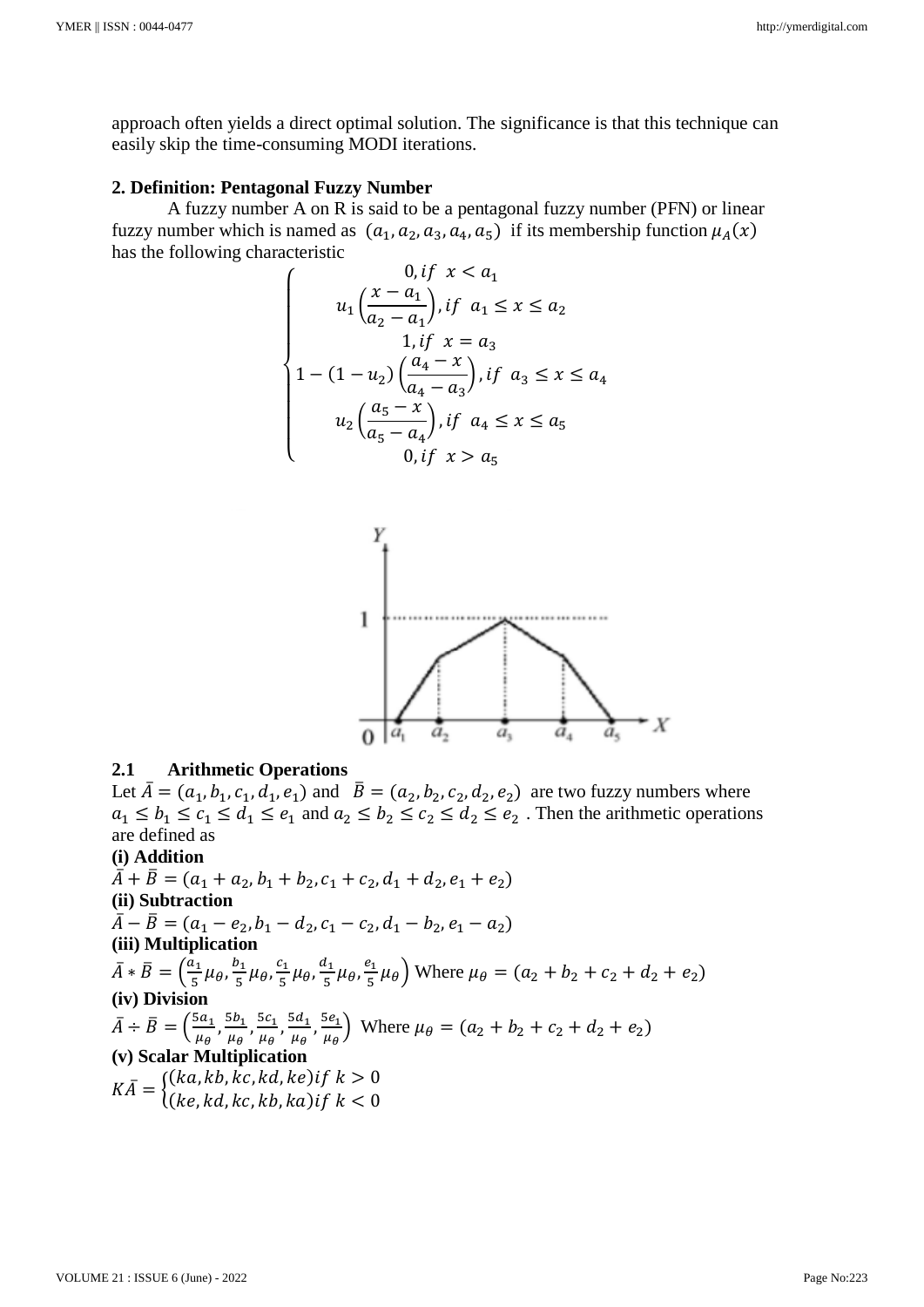#### **2.2 Mathematical Formulation of Fuzzy Transportation Problem**

Consider a fuzzy transportation problem with m sources and n destinations with pentagonal fuzzy numbers. Let  $a_i$ ,  $(a_i \ge 0)$  be the fuzzy availability at source i and  $b_j$ ,  $(b_j \ge 0)$  be the fuzzy requirement at destination j. Let  $c_{ij}$  be the fuzzy unit transportation cost from source i to destination j. Let  $x_{ij}$  denote the number of fuzzy units to be transported from source i to destination j. Then the problem is to find the feasible way of transporting the available amount at each source to satisfy the demand at each destination so that the total transportation cost is minimized.

> **Flow Chart-3.1 Mari's Algorithm [1]:**

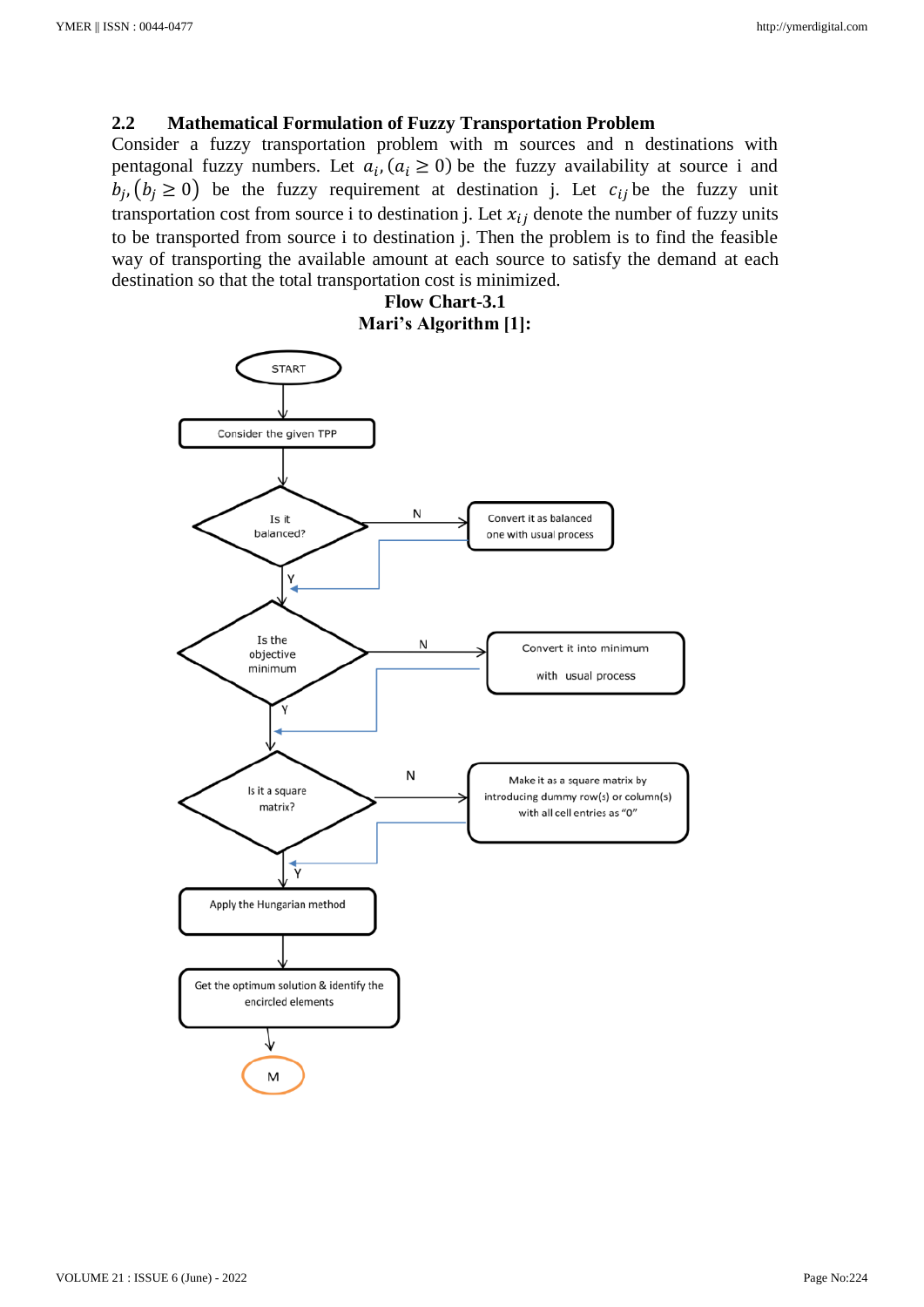

The mathematical formulation of the fuzzy transportation whose parameters are pentagonal fuzzy numbers under the case that the total supply is equivalent to the total demand is given by

*Min*  $z = \sum_{i=1}^{m} \sum_{j=1}^{n} c_{ij} x_{ij}$ 

Subject to

$$
\sum_{j=1}^{n} x_{ij} = a_{ij}, i = 1, 2, \dots, m.
$$

$$
\sum_{i=1}^{m} x_{ij} = b_{ij}, j = 1, 2, \dots, n.
$$

$$
\sum_{i=1}^{m} a_i = \sum_{j=1}^{n} b_j; i = 1, 2, \dots, m; j = 1, 2, \dots, n.
$$
and  $x_{ij} \ge 0$ .

The fuzzy transportation problem is explicitly represented by the fuzzy transportation table:

|          |          | $\cdots$ | n        | <b>Supply</b>  |
|----------|----------|----------|----------|----------------|
|          | 611      | $\cdots$ | $c_{1n}$ | a <sub>1</sub> |
| $\cdots$ |          | $\cdots$ | $\cdots$ | $\cdots$       |
| m        | $c_{n1}$ | $\cdots$ | $c_{mn}$ | $a_m$          |
| Demand   | D1       | $\cdots$ | $p_n$    |                |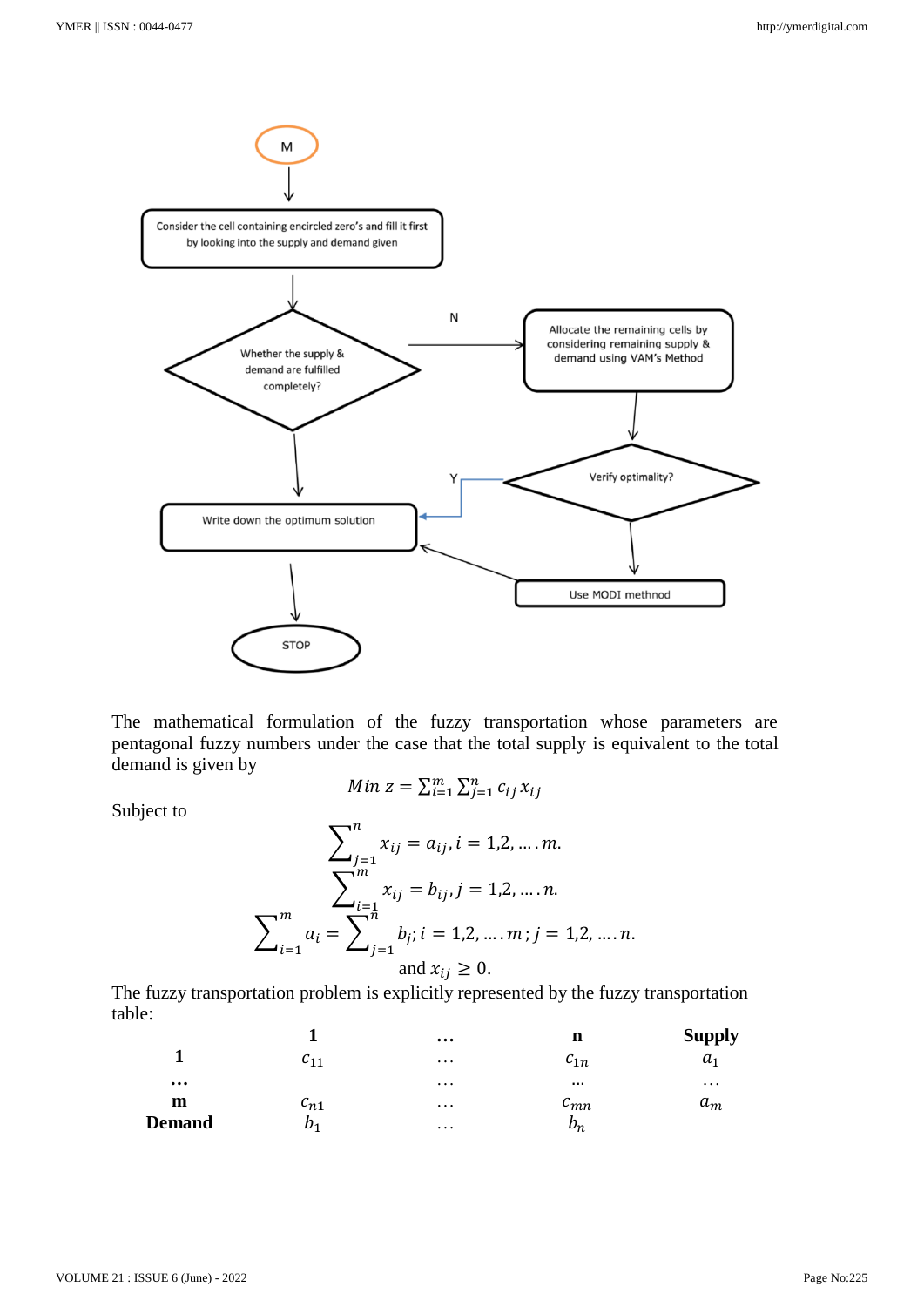# **2.3 Range Technique**

The range is defined as the difference between the maximum value and minimum value. Range = Maximum amount – Minimum amount

# **3.0 Numerical Illustrations**

# **Example 3.1**

Consider the [12] Balanced fuzzy transportation problem.

A Product is produced by four factories Factory1, Factory2, Factory3, Factory4 production capacity of the four factories are 30, 27,40, and 50 units, respectively. The product is supplied to four stores Store1, Store2, Store3, Store4, the requirements of Demands, which are 20,40,34 and 53, respectively. Here Unit costs of fuzzy transportation are represented as fuzzy pentagonal numbers are given below. Find the fuzzy transportation plan such that the total production and transportation cost is minimum.

|                  | <b>Store 1</b> | Store 2      | Store 3      | <b>Store 4</b> | Capacity |
|------------------|----------------|--------------|--------------|----------------|----------|
| <b>Factory 1</b> | (2,4,6,8,9)    | (3,5,7,8,9)  | (2,4,5,6,7)  | (3,4,6,7,12)   | 30       |
| <b>Factory 2</b> | (0,2,5,6,8)    | (4,5,6,8,11) | (2,3,5,7,11) | (1,5,6,9,11)   | 27       |
| <b>Factory 3</b> | 1,2,3,4,5)     | (2,3,4,6,8)  | (4,5,6,8,9)  | (6,7,8,9,13)   | 40       |
| <b>Factory 4</b> | (3,5,6,7,8)    | (1,5,6,7,8)  | (2,7,8,9,10) | (3,3,4,5,9)    | 50       |
| <b>Demand</b>    | 20             | 40           | 34           | 53             |          |

# **Solution**

The author must transform fuzzy pentagonal numbers into crisp values by using the Range technique.

|                  | <b>Store 1</b>   | <b>Store 2</b>   | Store 3          | Store 4        | Capacity       |
|------------------|------------------|------------------|------------------|----------------|----------------|
| <b>Factory 1</b> | 7                | 6                | 5                | 9              | 30             |
| <b>Factory 2</b> | 8                | 7                | 9                | 10             | 27             |
| <b>Factory 3</b> | $\boldsymbol{4}$ | 6                | 5                | 7              | 40             |
| <b>Factory 4</b> | 5                | $\boldsymbol{7}$ | 8                | 6              | 50             |
| <b>Demand</b>    | 20               | 40               | 34               | 53             | 147            |
|                  | $\boldsymbol{2}$ | $\mathbf{1}$     | $\boldsymbol{0}$ | $\overline{4}$ |                |
|                  | $\overline{1}$   | $\boldsymbol{0}$ | $\overline{c}$   | 3              |                |
|                  | $\overline{0}$   | $\overline{c}$   | $\mathbf{1}$     | $\overline{3}$ |                |
|                  | $\boldsymbol{0}$ | $\overline{2}$   | $\overline{3}$   | $\mathbf{1}$   |                |
|                  | $\overline{c}$   | $\mathbf{1}$     | $\boldsymbol{0}$ | $\mathfrak{Z}$ |                |
|                  | $\mathbf{1}$     | $\boldsymbol{0}$ | $\overline{c}$   | $\overline{c}$ |                |
|                  | $\boldsymbol{0}$ |                  | $\mathbf 1$      | $\overline{c}$ |                |
|                  | $\overline{0}$   | $\frac{2}{2}$    | $\overline{3}$   | $\overline{0}$ |                |
| $\boldsymbol{2}$ |                  | $\mathbf{1}$     | $\boldsymbol{0}$ |                |                |
| $\overline{1}$   |                  | $\boldsymbol{0}$ | $\overline{c}$   |                | $\frac{3}{2}$  |
| $\boldsymbol{0}$ |                  |                  | $\mathbf{1}$     |                | $\overline{c}$ |
| $\boldsymbol{0}$ |                  | $\frac{2}{2}$    | 3                |                | $\bf{0}$       |
| 7                | 6                |                  | 530              | 9              | 30             |
| 8                | $7^{27}$         | 9                |                  | 10             | 27             |
| $4^{20}$         | $6^{13}$         |                  | 5 <sup>4</sup>   | 7 <sup>3</sup> | 40             |
| 5                | $\boldsymbol{7}$ |                  | $8\,$            | $6^{50}$       | 50             |
| 20               | 40               | 34               |                  | 53             | 147            |
|                  |                  |                  |                  |                |                |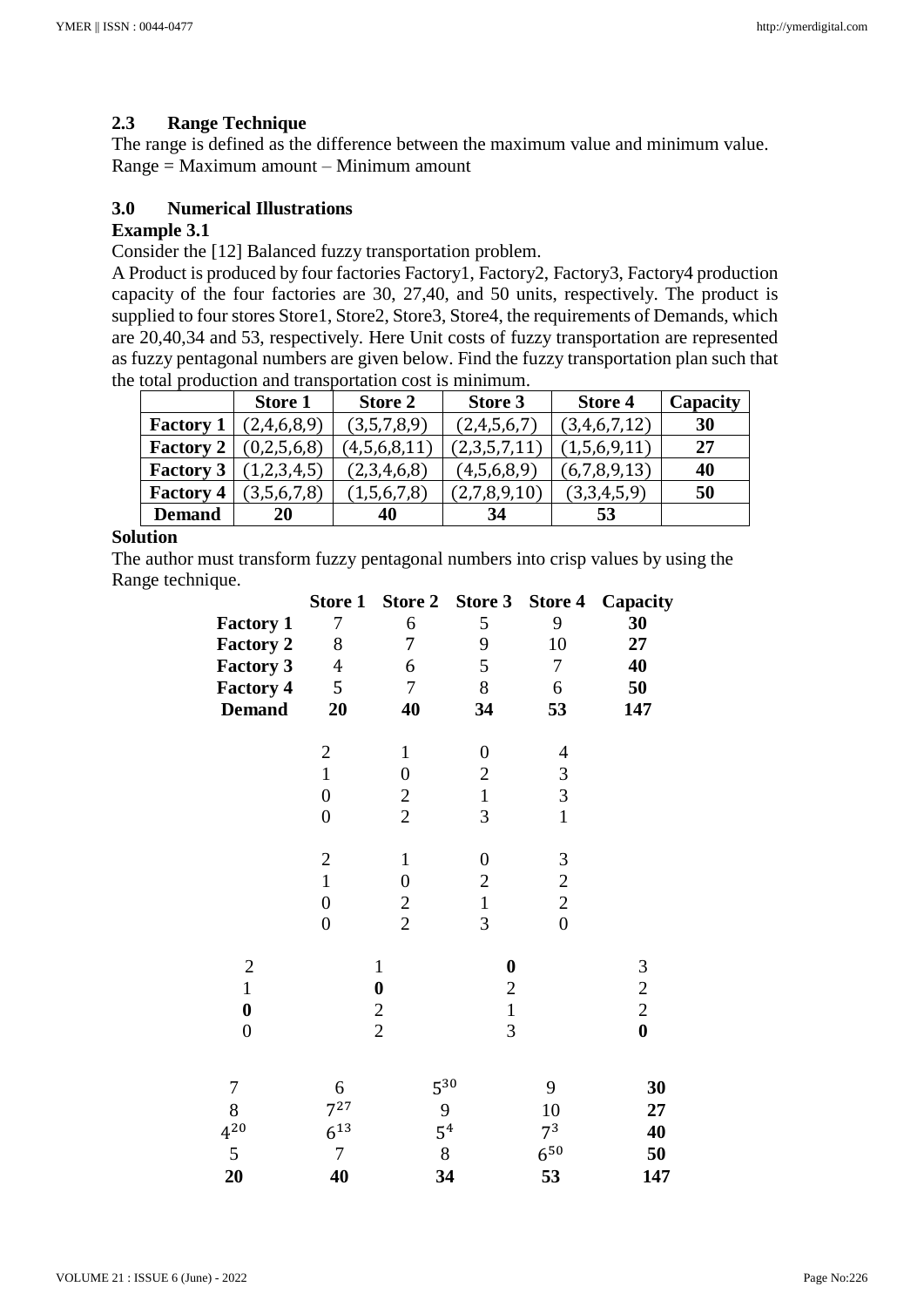The Transportation cost  $Z = (30 * 5) + (27 * 7) + (20 * 4) + (13 * 6) + (4 * 5) +$  $(3 * 7) + (50 * 6) = 838$ 

## **3.1 Comparison with Existing Methods**

The comparison of the proposed method with the existing process is tabulated below, in which it is clearly shown that the proposed method provides the optimal results.

| <b>Methods</b>           | <b>Optimal Solution</b> |
|--------------------------|-------------------------|
| North West Corner Method | 898                     |
| VAM                      | 886                     |
| LCM                      | 844                     |
| Zero Suffix Method       | 1093                    |
| <b>Proposed Method</b>   | 838                     |

#### **Example 3.2**

Consider the unbalanced fuzzy transportation problem.

There are five factories F1, F2, F3, F4, F5, which supply goods to the four dealers D1, D2, D3, D4. The production capacities of these factories are 30,27,40,50 and 24 units per month, respectively. The requirements from the dealers are 20,40,34 and 53 units per month, respectively. The following table gives the fuzzy unit transportation costs from the factories to the dealers. Find the fuzzy transportation plan such that the total production and transportation cost is minimum.

|                  | D1          | $\mathbf{D}2$ | D <sub>3</sub> | D4           | Capacity |
|------------------|-------------|---------------|----------------|--------------|----------|
| <b>Factory 1</b> | (2,4,6,8,9) | (3,5,7,8,9)   | (2,4,5,6,7)    | (3,4,6,7,12) | 30       |
| <b>Factory 2</b> | (0,2,5,6,8) | (4,5,6,8,11)  | (2,3,5,7,11)   | (1,5,6,9,11) | 27       |
| <b>Factory 3</b> | (1,2,3,4,5) | (2,3,4,6,8)   | (4,5,6,8,9)    | (6,7,8,9,13) | 40       |
| <b>Factory 4</b> | (3,5,6,7,8) | (1,5,6,7,8)   | (2,7,8,9,10)   | (3,3,4,5,9)  | 50       |
| <b>Factory 5</b> | (1,3,4,6,7) | (0,2,4,3,5)   | (1,3,4,6,9)    | (2,4,7,8,12) | 24       |
| <b>Demand</b>    | <b>20</b>   | 40            | -34            | 53           |          |

## **Solution**

The author must transform fuzzy pentagonal numbers into crisp values by using the Range technique.

|                  | D1 | $\mathbf{D}2$ | D <sub>3</sub> | D4 | Capacity |
|------------------|----|---------------|----------------|----|----------|
| <b>Factory 1</b> |    | 6             | 5              |    | 30       |
| <b>Factory 2</b> |    | 7             | 9              | 10 | 27       |
| <b>Factory 3</b> | 4  | b             |                |    | 40       |
| <b>Factory 4</b> | 5  |               | 8              | 6  | 50       |
| <b>Factory 5</b> |    | 5             | 8              | 10 | 24       |
| <b>Demand</b>    | 20 | 40            | 34             | 53 |          |

The given matrix is unbalanced, and We are adding 0 columns to balance the given matrix.

|                  | D1 | D <sub>2</sub> | D3 | D4 | $\mathbf{D}5$ | Capacity |
|------------------|----|----------------|----|----|---------------|----------|
| <b>Factory 1</b> | 7  | 6              |    |    |               | 30       |
| <b>Factory 2</b> | 8  | 7              |    | 10 |               | 27       |
| <b>Factory 3</b> | 4  | b              |    |    |               | 40       |
| <b>Factory 4</b> | 5  |                |    |    |               | 50       |
| <b>Factory 5</b> | 6  |                |    | 10 |               | 24       |
| <b>Demand</b>    | 20 | 40             | 34 | 53 | 24            | 171      |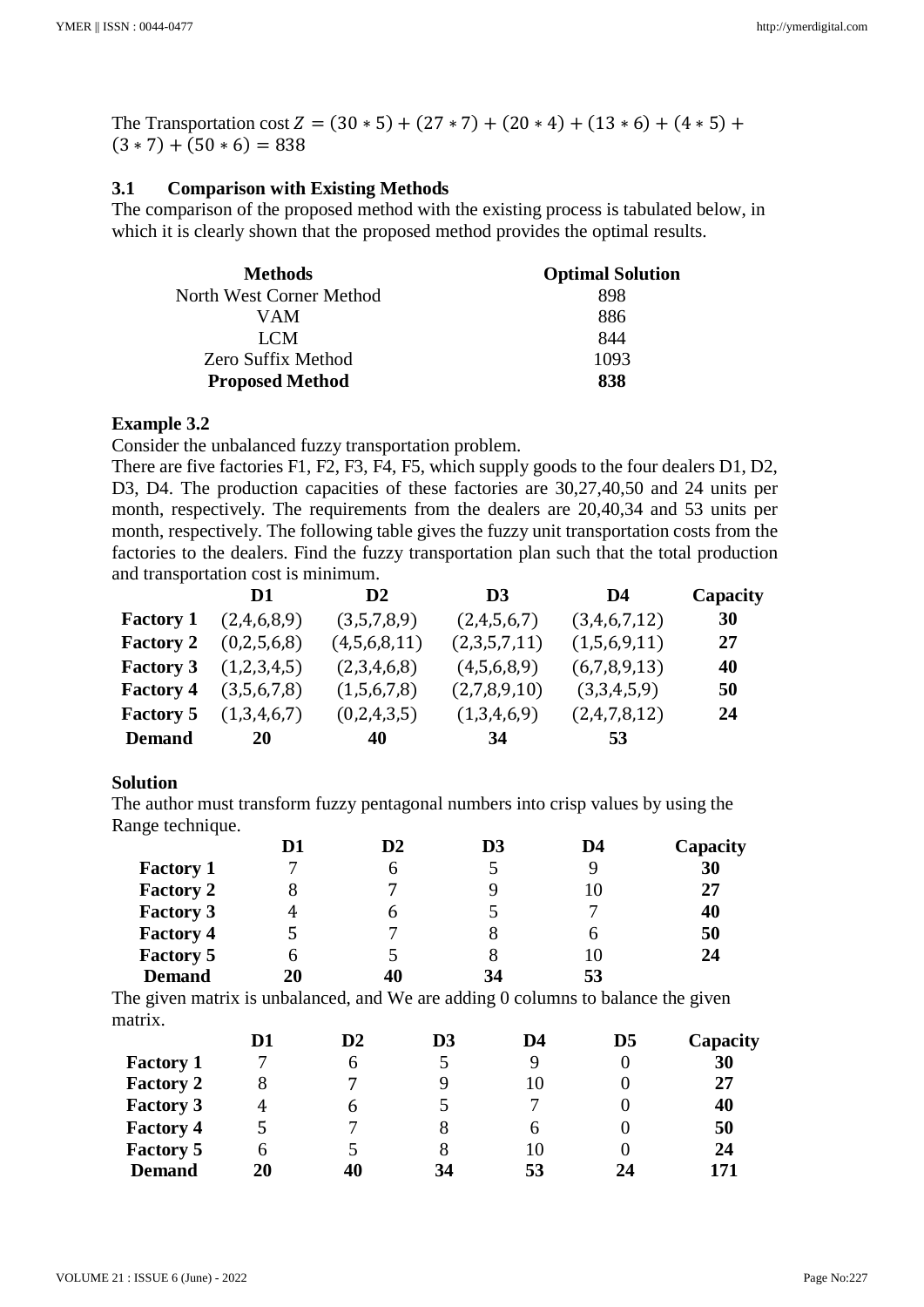| 5<br>6         | $\overline{7}$<br>$5^{24}$ | 8<br>8           | $6^{50}$<br>10   | 0<br>0           | 50<br>24 |
|----------------|----------------------------|------------------|------------------|------------------|----------|
| $4^{20}$       | $6^{13}$                   | 5 <sup>4</sup>   | 7 <sup>3</sup>   | 0                | 40       |
| 8              | $7^3$                      | 9                | 10               | $0^{24}$         | 27       |
| 7              | 6                          | $5^{30}$         | 9                | 0                | 30       |
| $\overline{2}$ | $\boldsymbol{0}$           | $\overline{3}$   | $\overline{4}$   | $\boldsymbol{0}$ |          |
| 1              | $\mathfrak{2}$             | 3                | $\bf{0}$         | $\boldsymbol{0}$ |          |
| 0              | $\mathbf{1}$               | $\overline{0}$   | 1                | 0                |          |
| 4              | $\overline{c}$             | 4                | $\overline{4}$   | 0                |          |
| 3              | 1                          | $\boldsymbol{0}$ | 3                | $\boldsymbol{0}$ |          |
| $\overline{2}$ | $\boldsymbol{0}$           | $\overline{3}$   | $\overline{4}$   | $\boldsymbol{0}$ |          |
| 1              | $\overline{c}$             | 3                | $\boldsymbol{0}$ | $\boldsymbol{0}$ |          |
| 0              | 1                          | $\boldsymbol{0}$ | $\mathbf{1}$     | 0                |          |
| 4              | 2                          | 4                | $\overline{4}$   | $\boldsymbol{0}$ |          |
| 3              | $\mathbf{1}$               | $\boldsymbol{0}$ | 3                | $\boldsymbol{0}$ |          |
| 6              | 5                          | 8                | 10               | $\boldsymbol{0}$ |          |
| 5              | 7                          | $8\,$            | 6                | $\overline{0}$   |          |
| 4              | 6                          | 5                | 7                | 0                |          |
| 8              | 7                          | 9                | 10               | 0                |          |
| 7              | 6                          | 5                | 9                | 0                |          |

 $(4 * 5) + (3 * 7) + (50 * 6) + (24 * 5) = 790$ 

## **3.3 Comparison with Existing Methods**

The proposed method is compared to the current procedure in the table below, and it is clear that the proposed method produces the best results.

| <b>Methods</b>           | <b>Optimal Solution</b> |                  |
|--------------------------|-------------------------|------------------|
|                          | <b>Example 1</b>        | <b>Example 2</b> |
| North West Corner Method | 898                     | 898              |
| VAM                      | 886                     | 838              |
| LCM                      | 844                     | 844              |
| Zero Suffix Method       | 1093                    | 1022             |
| <b>Proposed Method</b>   | 838                     | 790              |

## **4.0 Conclusion**

As a conclusion, Mari's Algorithm is self-evidently the best solution for the Fuzzy Transportation Problem using Pentagonal Fuzzy Numbers. Only the Hungarian algorithm and, on rare occasions, Vogel's Algorithm with MODI algorithms are used in this method. Since the approach is easy to understand and takes less time, it is a good choice for solving Fuzzy Transportation Problem.

#### **REFERENCES**

[1]. Antony Raj, M. (2018). Matematical Modelling in Operations Research for an Effective Managerial Decision Making, Ph.D. Thesis, Bharathidasan University, Trichy.